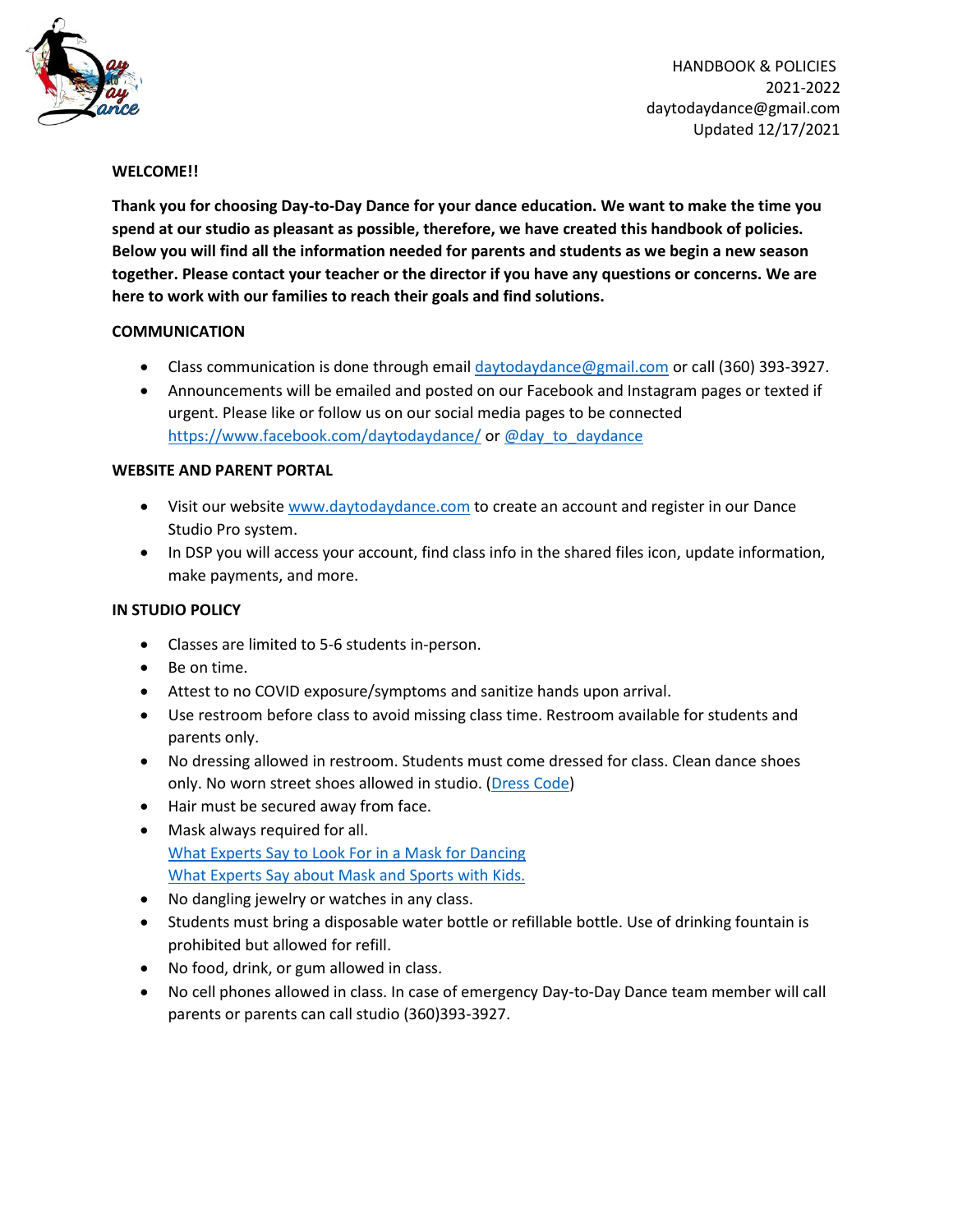

HANDBOOK & POLICIES 2021-2022 daytodaydance@gmail.com Updated 12/17/2021

### **DROP OFF AND PICK UP**

- Lobby is closed as a waiting area. Parents must wait outside or in your car during class time.
- Dancer must wait in the designated physical distance area until the instructor invites you into the studio.

### **INCLEMENT WEATHER**

- You will receive an email or phone call before class if class is canceled. Class are held except under serious dangerous driving conditions. Parents should use their own discretion if driving is difficult from your area. Make up class will be arranged if class is cancelled.
- Closers due to inclement weather are also announced on our social FB and Instagram pages.

### **ZOOM CLASS POLICY (see setting up for ZOOM class on our website)**

- Zoom classes are limited to 3 students and 5 in-studio.
- Be on time.
- No dangling jewelry or watches on during class.
- Hair must be secured away from face.
- Have water bottle to drink during break time.
- No eating, drinking, or gum allowed during class.

#### **ABSENTEEISM**

- No refunds for missed classes or for dropping a class mid-season.
- Make-up classes may be available, but NOT guaranteed. It is the parents/student's responsibility to arrange for a make-up class before the end of the session and is dependent on teacher availability.
- We will refund for the classes that have been paid but did not occur in the event of a mandated closer.

#### **BEHAVIOR POLICY**

- Students must come properly dressed and prepared to learn. [\(Dress](https://www.daytodaydance.com/dresscode) Code)
- Students must be prepared for corrections. Teacher gives corrections to help student grow as a dancer.
- Students must show respect to all teachers, staff, and students. Listening ears and keep hands to yourself.
- Students must practice marking dances and combinations as the teacher goes over them. This is a great way to lean combinations and a chance to ask questions.
- No talking allowed during class instruction until teacher opens time up for questions or interactive dance activities. Do not mention time. Thank teacher at the end of class.
- Students must practice at home as well as in class
- Please notify teacher ahead of time if you cannot come to class.